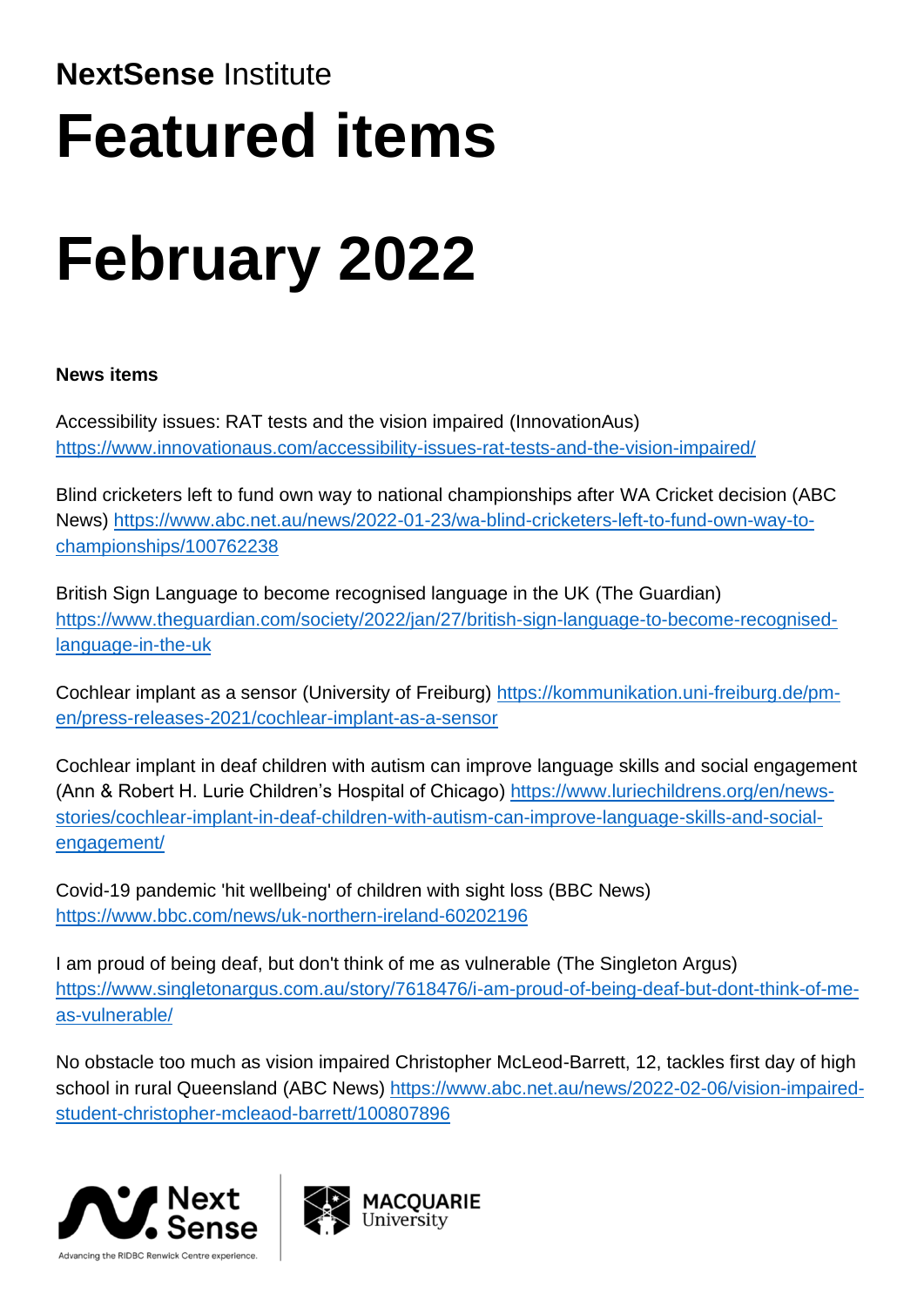The plight of being a deafblind child in Africa: My personal experience (Mail & Guardian) [https://mg.co.za/opinion/2022-02-10-the-plight-of-being-a-deafblind-child-in-africa-my-personal](https://mg.co.za/opinion/2022-02-10-the-plight-of-being-a-deafblind-child-in-africa-my-personal-experience/)[experience/](https://mg.co.za/opinion/2022-02-10-the-plight-of-being-a-deafblind-child-in-africa-my-personal-experience/)

QUT design team wins gold for bringing visual art to all (National Tribune) <https://www.nationaltribune.com.au/qut-design-team-wins-gold-for-bringing-visual-art-to-all/>

Sabeeha was kept at home because she was deaf. Now she celebrates her disability (SBS News) [https://www.sbs.com.au/news/sabeeha-was-kept-at-home-because-she-was-deaf-now-she](https://www.sbs.com.au/news/sabeeha-was-kept-at-home-because-she-was-deaf-now-she-celebrates-her-disability/)[celebrates-her-disability/](https://www.sbs.com.au/news/sabeeha-was-kept-at-home-because-she-was-deaf-now-she-celebrates-her-disability/)

### **Events and conferences**

AG Bell Global Listening and Spoken Language (LSL) Virtual Symposium, June 29-30, 2022. Early bird registration now available <https://agbellsymposium.com/>

18th Deafblind International World Conference 2023 [https://www.deafblindnetworkontario.com/news-events/18th-deafblind-international-world](https://www.deafblindnetworkontario.com/news-events/18th-deafblind-international-world-conference-2023/)[conference-2023/](https://www.deafblindnetworkontario.com/news-events/18th-deafblind-international-world-conference-2023/)

11th National Deafblind Conference, 30 June – 1 July 2022 <https://event.icebergevents.com.au/db-2022>

# **Surveys**

Auslan Memory Test (University of Queensland)<https://bit.ly/MemoryTestEOI>

Understanding the Accessibility Challenges of Blind or Vision Impaired Music Learners (Carleton University) [https://cil.csit.carleton.ca/accessibility-challenges-for-blind-or-visually-impaired-music](https://cil.csit.carleton.ca/accessibility-challenges-for-blind-or-visually-impaired-music-learners/)[learners/](https://cil.csit.carleton.ca/accessibility-challenges-for-blind-or-visually-impaired-music-learners/)

#### **Newsletters**

AccessWorld (American Foundation of the Blind), January 2022 <https://www.afb.org/aw/23/1>

Braille Monitor (National Federation of the Blind), January 2022 [https://nfb.org//images/nfb/publications/bm/bm22/bm2201/bm2201tc.htm](https://nfb.org/images/nfb/publications/bm/bm22/bm2201/bm2201tc.htm) and February 2022 [https://nfb.org//images/nfb/publications/bm/bm22/bm2202/bm2202tc.htm](https://nfb.org/images/nfb/publications/bm/bm22/bm2202/bm2202tc.htm)

The Deaf Herald (Deaf Connect) [https://manage.kmail-lists.com/subscriptions/web](https://manage.kmail-lists.com/subscriptions/web-view?a=YerL8h&c=01F756S1GM63ZHAEMV8YHYM3JQ&k=23bd9b3acef359c8e0dfba3e2eb0e142&m=S7drVs&r=FSX36nL)[view?a=YerL8h&c=01F756S1GM63ZHAEMV8YHYM3JQ&k=23bd9b3acef359c8e0dfba3e2eb0e1](https://manage.kmail-lists.com/subscriptions/web-view?a=YerL8h&c=01F756S1GM63ZHAEMV8YHYM3JQ&k=23bd9b3acef359c8e0dfba3e2eb0e142&m=S7drVs&r=FSX36nL) [42&m=S7drVs&r=FSX36nL](https://manage.kmail-lists.com/subscriptions/web-view?a=YerL8h&c=01F756S1GM63ZHAEMV8YHYM3JQ&k=23bd9b3acef359c8e0dfba3e2eb0e142&m=S7drVs&r=FSX36nL)

**NextSense** Institute is operated by NextSense in affiliation with Macquarie University (CRICOS Provider No. 00002J). 'NextSense' is a registered trade mark of Royal Institute for Deaf and Blind Children (ABN 53 443 272 865)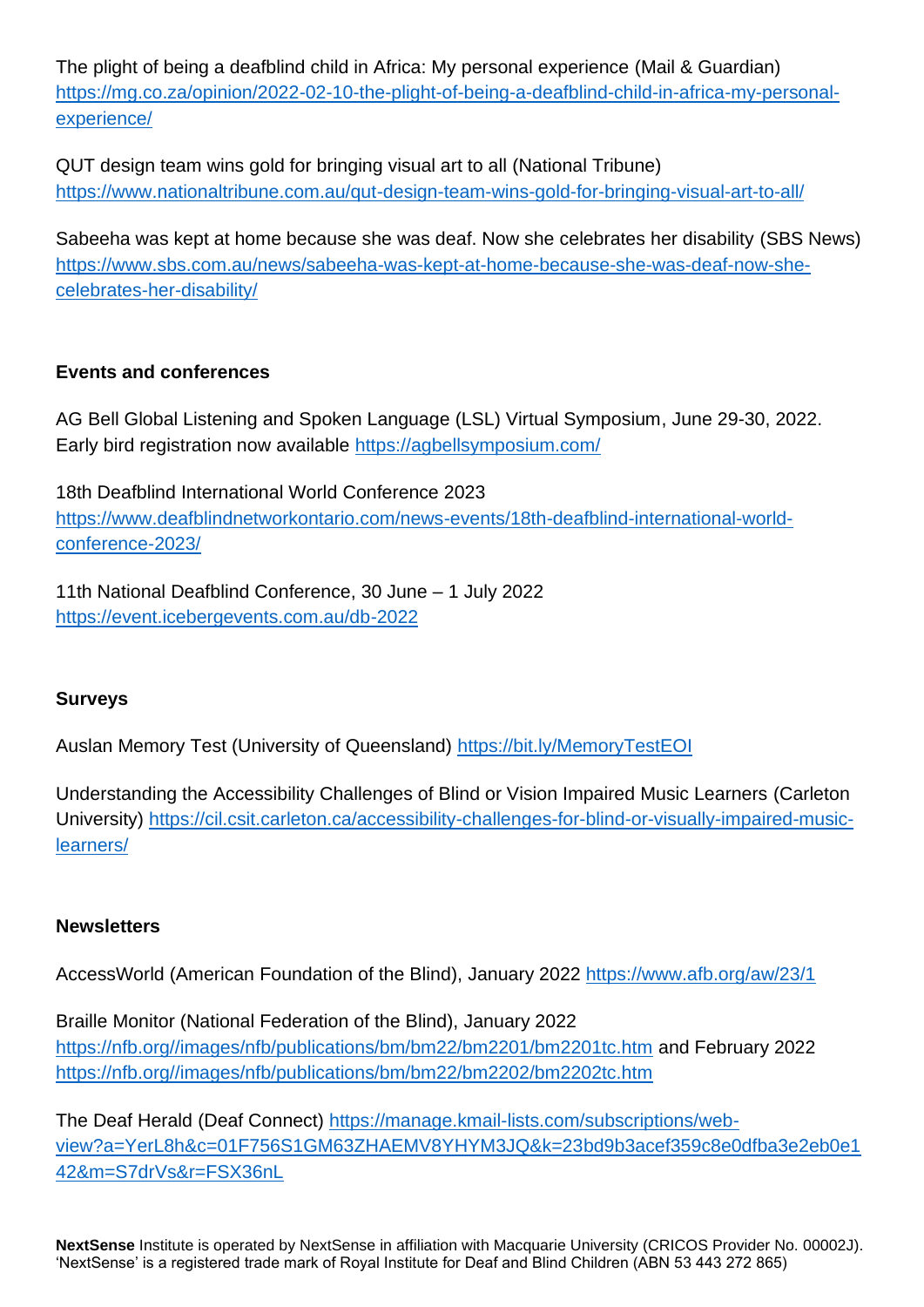EP magazine <https://reader.mediawiremobile.com/epmagazine/issues/207657/viewer>

Flying Kites (Deaf Children Australia), February 2022 [https://mailchi.mp/deafchildren/march-shp-](https://mailchi.mp/deafchildren/march-shp-5751300)[5751300](https://mailchi.mp/deafchildren/march-shp-5751300)

Mainstream News (Clarke Schools for Hearing and Speech) <https://mainstreamnews.squarespace.com/home>

One in Six newsletter (Deafness Forum), 20 December 2021, 19 January 2022, and 2 February 2022 <https://www.deafnessforum.org.au/news-and-issues/subscribe-to-our-newsletter/>

Paths to Technology (Perkins School for the Blind) [https://pathstotechnology.cmail20.com/t/ViewEmail/d/ACFADC541DD56B4B2540EF23F30FEDED](https://pathstotechnology.cmail20.com/t/ViewEmail/d/ACFADC541DD56B4B2540EF23F30FEDED/9CB23F13C2D5AE381A21C02EB51F5606) [/9CB23F13C2D5AE381A21C02EB51F5606](https://pathstotechnology.cmail20.com/t/ViewEmail/d/ACFADC541DD56B4B2540EF23F30FEDED/9CB23F13C2D5AE381A21C02EB51F5606) and [https://pathstotechnology.cmail19.com/t/ViewEmail/d/499EC2F5EA22E7132540EF23F30FEDED/](https://pathstotechnology.cmail19.com/t/ViewEmail/d/499EC2F5EA22E7132540EF23F30FEDED/9CB23F13C2D5AE381A21C02EB51F5606) [9CB23F13C2D5AE381A21C02EB51F5606](https://pathstotechnology.cmail19.com/t/ViewEmail/d/499EC2F5EA22E7132540EF23F30FEDED/9CB23F13C2D5AE381A21C02EB51F5606) and [https://pathstotechnology.cmail20.com/t/ViewEmail/d/96358EE9835AD8952540EF23F30FEDED/9](https://pathstotechnology.cmail20.com/t/ViewEmail/d/96358EE9835AD8952540EF23F30FEDED/9CB23F13C2D5AE381A21C02EB51F5606) [CB23F13C2D5AE381A21C02EB51F5606](https://pathstotechnology.cmail20.com/t/ViewEmail/d/96358EE9835AD8952540EF23F30FEDED/9CB23F13C2D5AE381A21C02EB51F5606)

Supporting Success for Children with Hearing Loss Bimonthly Update (early January 2022) <https://mailchi.mp/success4kidswhl.com/update-early-january-2022>

#### **Journal tables of contents**

Please contact the NextSense Institute Library if you have difficulty accessing these journals.

American Annals of the Deaf <https://muse.jhu.edu/issue/47311>

American Journal of Speech-Language Pathology <https://pubs.asha.org/toc/ajslp/31/1>

Audiology and Neurotology <https://www.karger.com/Journal/Issue/280876>

Australian Occupational Therapy Journal <https://onlinelibrary.wiley.com/toc/14401630/2022/69/1>

British Journal of Visual Impairment <https://journals.sagepub.com/toc/jvib/40/1>

Cochlear Implants International <https://www.tandfonline.com/toc/ycii20/23/1> and <https://www.tandfonline.com/toc/ycii20/23/2>

Communication Disorders Quarterly <https://journals.sagepub.com/toc/cdqc/43/2>

Focus on Autism and Other Developmental Disabilities <https://journals.sagepub.com/toc/foab/37/1>

International Journal of Audiology <https://www.tandfonline.com/toc/iija20/61/1> and <https://www.tandfonline.com/toc/iija20/61/2>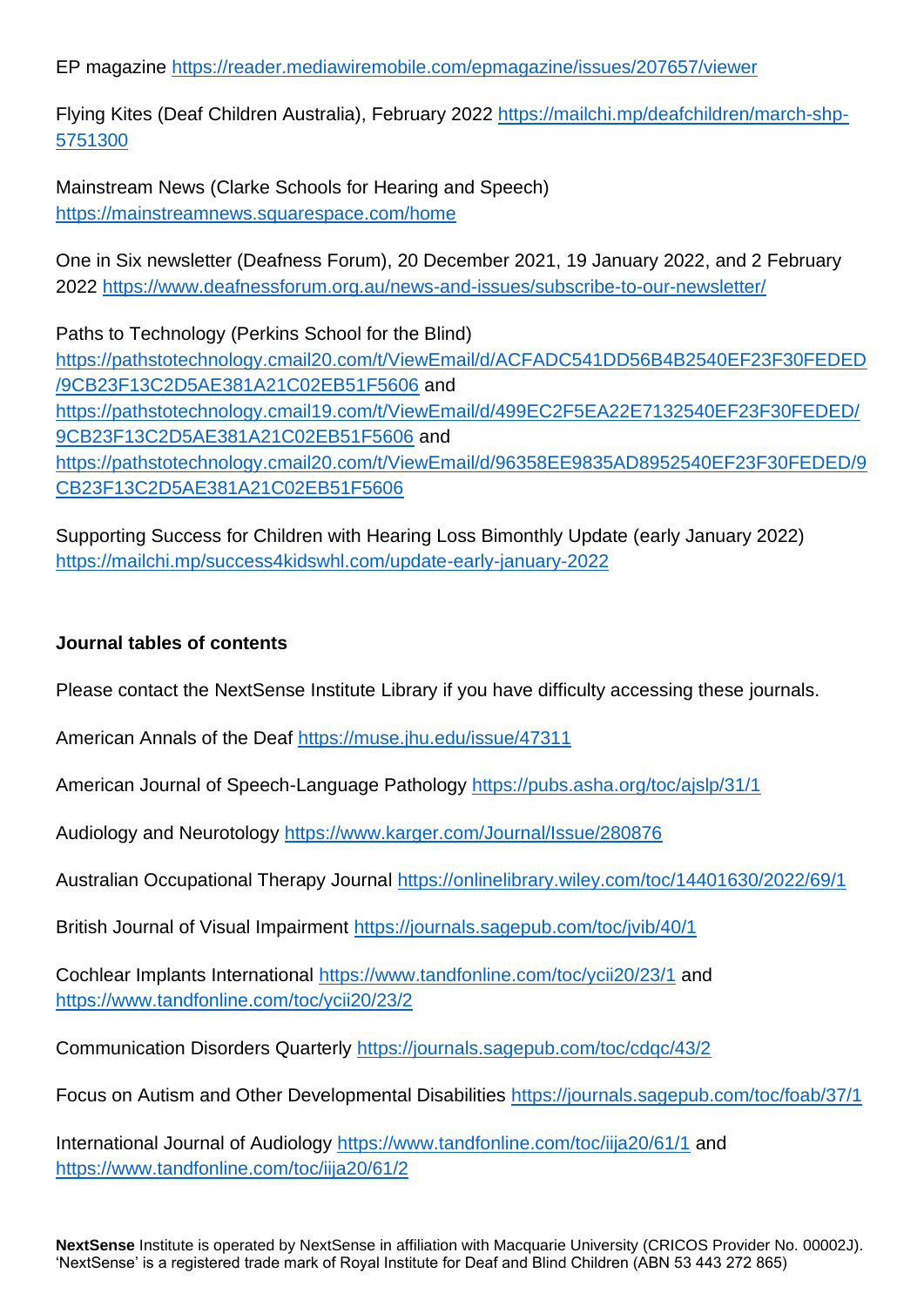Journal of Child Language [https://www.cambridge.org/core/journals/journal-of-child](https://www.cambridge.org/core/journals/journal-of-child-language/issue/88B704E1FD0B1C0961B72FAE427D3212)[language/issue/88B704E1FD0B1C0961B72FAE427D3212](https://www.cambridge.org/core/journals/journal-of-child-language/issue/88B704E1FD0B1C0961B72FAE427D3212)

Journal of Deaf Studies and Deaf Education <https://academic.oup.com/jdsde/issue/27/1>

Journal of Early Childhood Research <https://journals.sagepub.com/toc/ecra/20/1>

Journal of Special Education <https://journals.sagepub.com/toc/seda/55/4>

Journal of Speech, Language, and Hearing Research <https://pubs.asha.org/toc/jslhr/65/1> and <https://pubs.asha.org/toc/jslhr/65/2>

Journal of Telemedicine and Telecare <https://journals.sagepub.com/toc/jtta/28/1>

Journal of Visual Impairment & Blindness <https://journals.sagepub.com/toc/jvba/115/6>

Language, Speech, and Hearing Services in Schools <https://pubs.asha.org/toc/lshss/53/1>

Perspectives of the ASHA Special Interest Groups <https://pubs.asha.org/toc/persp/6/6>

Reading & Writing Quarterly <https://www.tandfonline.com/toc/urwl20/38/1>

TEACHING Exceptional Children <https://journals.sagepub.com/toc/tcxa/54/2> and <https://journals.sagepub.com/toc/tcxa/54/3>

TESOL Journal <https://onlinelibrary.wiley.com/toc/19493533/2021/12/4>

TESOL Quarterly <https://onlinelibrary.wiley.com/toc/15457249/2021/55/4>

Topics in Early Childhood Special Education <https://journals.sagepub.com/toc/teca/41/3> and <https://journals.sagepub.com/toc/teca/41/4>

Trends in Hearing <https://journals.sagepub.com/toc/tiab/25>

Young Exceptional Children <https://journals.sagepub.com/toc/yeca/25/1>

#### **Other Resources**

Adverse educational impact with good grades? (Supporting Success for Children with Hearing Loss)<https://successforkidswithhearingloss.com/adverse-educational-impact-with-good-grades/>

Braille Brain (Paths to Literacy)<https://www.pathstoliteracy.org/braille-brain>

Closing the Gap Assistive Technology Resource Directory <https://www.closingthegap.com/resource-directory/>